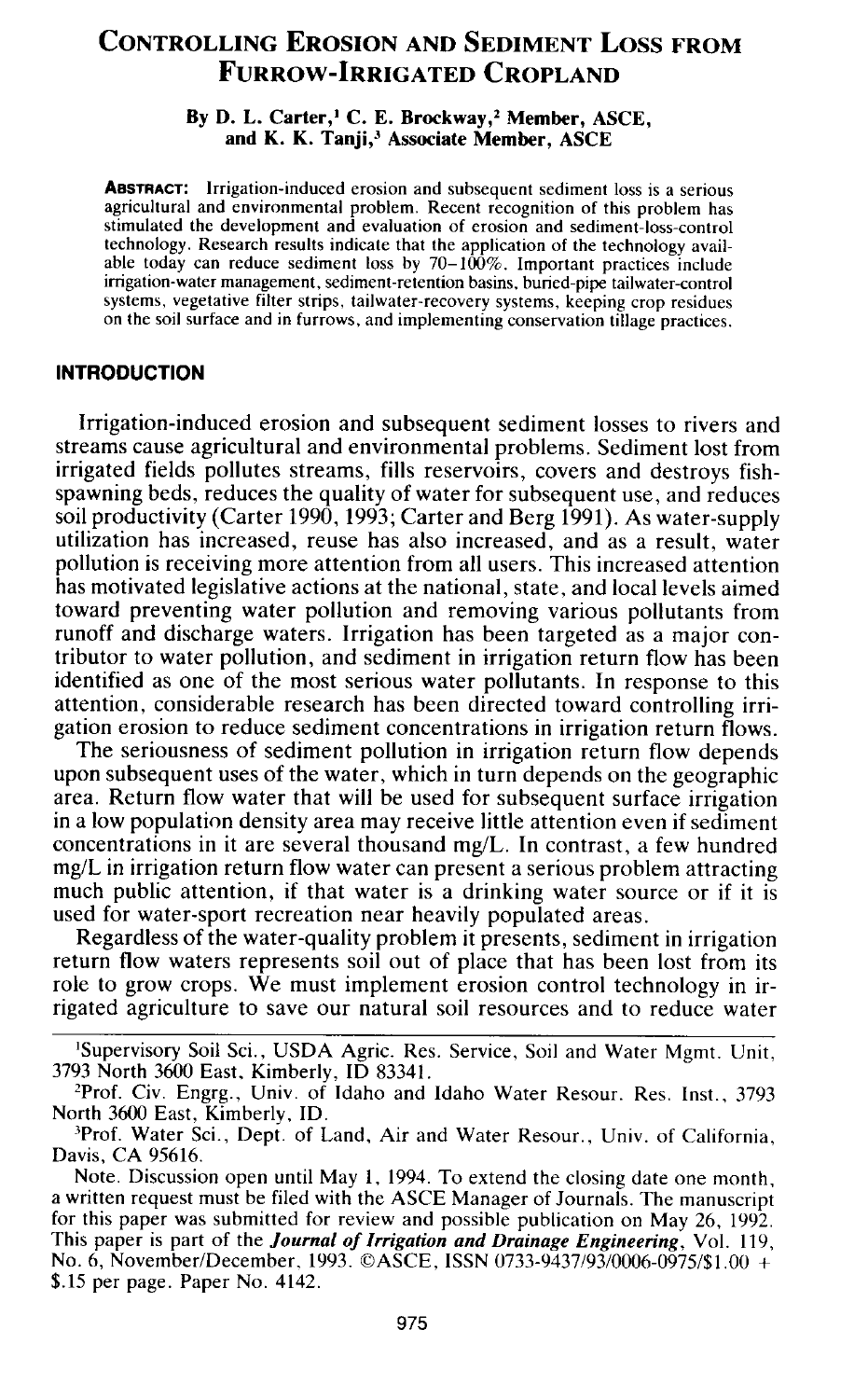pollution. Our efforts must be directed toward reducing within field erosion as well as to prevent soil loss from the field. The redistribution of topsoil caused by furrow erosion can severely reduce crop production. Much damage has already been done to the soil-resource base, and we must act quickly to curtail additional damage (Carter 1993).

The present paper reports results from research conducted on furrowirrigation erosion rates and to evaluate erosion-control technology for furrow-irrigated cropland. The results reported are from a wide variety of research approaches applied to several geographic areas representing a broad range of soils and agricultural practices, crops, and levels of irrigation-water management.

# **FURROW-IRRIGATION EROSION STUDIES IN CALIFORNIA**

Furrow irrigation is still the most widely practiced irrigation application method in California. This section presents sediment production investigations for two midseason irrigations in furrow-irrigated tomato fields on the west sides of the San Joaquin and Sacramento Valleys.

One tomato field was in the Panoche water district in the San Joaquin Valley and was monitored for tailwater production and recovery (Tanji et al. 1980). The supply water was obtained from the California Aqueduct through the Delta-Mendota Canal. This 69 ha (170 acre) field was divided into three subfields, I, II, and III, for cultural operations. All of the tailwater produced from subfield I was reused in subfields II and III. Table 1 presents measurements of tailwater production for a 3.9 ha (9.6 acre) portion of subfield I comprised of 63 furrows. There were 36 check dams in the supply ditch for subfield I. Typically, irrigation water was diverted into 55-65 furrows  $(4-6$  checks) at a time, using  $2-3$  siphons of 38 mm  $(1.5 \text{ in.})$ diameter per furrow. The water was applied for about a 6-8 h duration for the 305 m (1,000 ft) run.

On-site measurements for turbidity were made with a HACH DR-EL portable meter. The turbidity of the supply water averaged 112 Jackson turbidity units (JTU). The tailwater was so turbid that a fourfold dilution with distilled water was required to obtain 2,240 JTU. The relationship between suspended solids (SS) in mg/L and JTU for a nearby drainage station is given in Fig. 1. A 112 JTU reading is comparable to about 180 mg SS/L.

The Panoche loam soil in this field did not appear to have much aggregation. It tended to slake upon wetting. With an increased time of travel and reduction of water flow velocities in the sump, the turbidity of tailwater decreased as a result of sedimentation to 300 JTU at the return flow sump.

Unlike the runoffs from flooded rice fields (Koluvek et al. 1993), the tailwater from this furrow-irrigated tomato field contained a substantial

| TABLE 1. |                                                | Tailwater Production Test in 68.8 ha (170 acre) Furrow-Irrigated Tomato |
|----------|------------------------------------------------|-------------------------------------------------------------------------|
|          | Field in Panoche Water District, July 16, 1975 |                                                                         |

|                                         | Amount                             |                      |  |
|-----------------------------------------|------------------------------------|----------------------|--|
| Water source<br>(1)                     | $m^3/ha$<br>(2)                    | acre-in./acre<br>(3) |  |
| Applied water<br>Tailwater<br>Tailwater | 952<br>229<br>24% of applied water | 3.75<br>0.90         |  |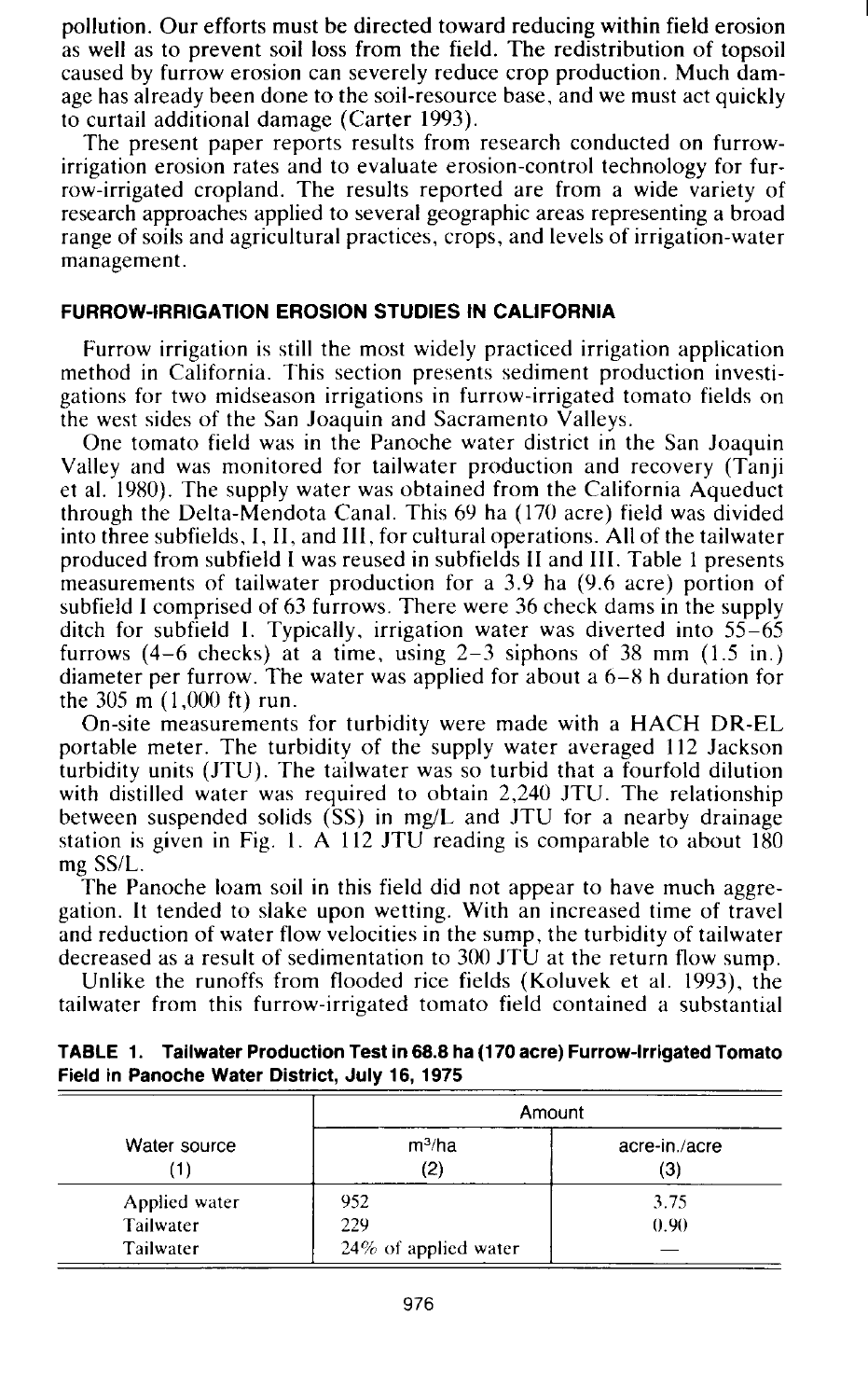

**FIG. 1. Relation between Suspended Sediment (SS) and Turbidity for Station D-2 for 1975 and 1976 Irrigation Seasons**

loading of suspended sediment. The results obtained from this tomato field clearly indicate that the tailwater recovery system contributes to more efficient water use as well as pollution abatement for sediments.

A second study on soil erodibility and sediment production was made near Dunnigan, Calif. in the Sacramento Valley (Tanji et al. 1981). The monitoring was done on a 12.2 ha (30 acre) portion of a 70 ha (173 acre) tomato field. The supply water was a 113  $\dot{\text{L}}/\text{s}$  (1,800 gal./min) well. Water was applied to the furrows through gated pipe. Intensive field tests were carried out by measuring water inflows and outflows and SS in furrows from 1/2 h to 2 h intervals over the duration of the irrigation.

The test section had 210 furrows with furrow lengths of about 379 m (1,245 ft) and a slope of 0.001. The inflow to the furrows ranged from 0.2 to  $0.9$  L/s  $(3-15$  gal./min), as measured by the bucket-and-stop-watch method. V-notch weirs were installed at the end of individual furrows to measure outflow. A 0.6 m (2 ft) rectangular weir was installed in the return flow ditch and total outflow was measured every 1/2 h. Irrigation water was applied for 27 h and tailwater was produced for 18.5 h. The water supplied and runoff for this 12.2 ha (30 acre) tract are given in Table 2.

Frequent samples of the furrow outflow and inflow waters were obtained to determine SS. Table 2 gives a summary of the results. The SS concentration in the supply water from the well ranged from 1 to 2 mg/L. The initial tailwater produced from the furrows was very high in  $SS(4.500 -$ 10,300 mg/L) but within about 1/2 h the concentration dropped to 10 to 48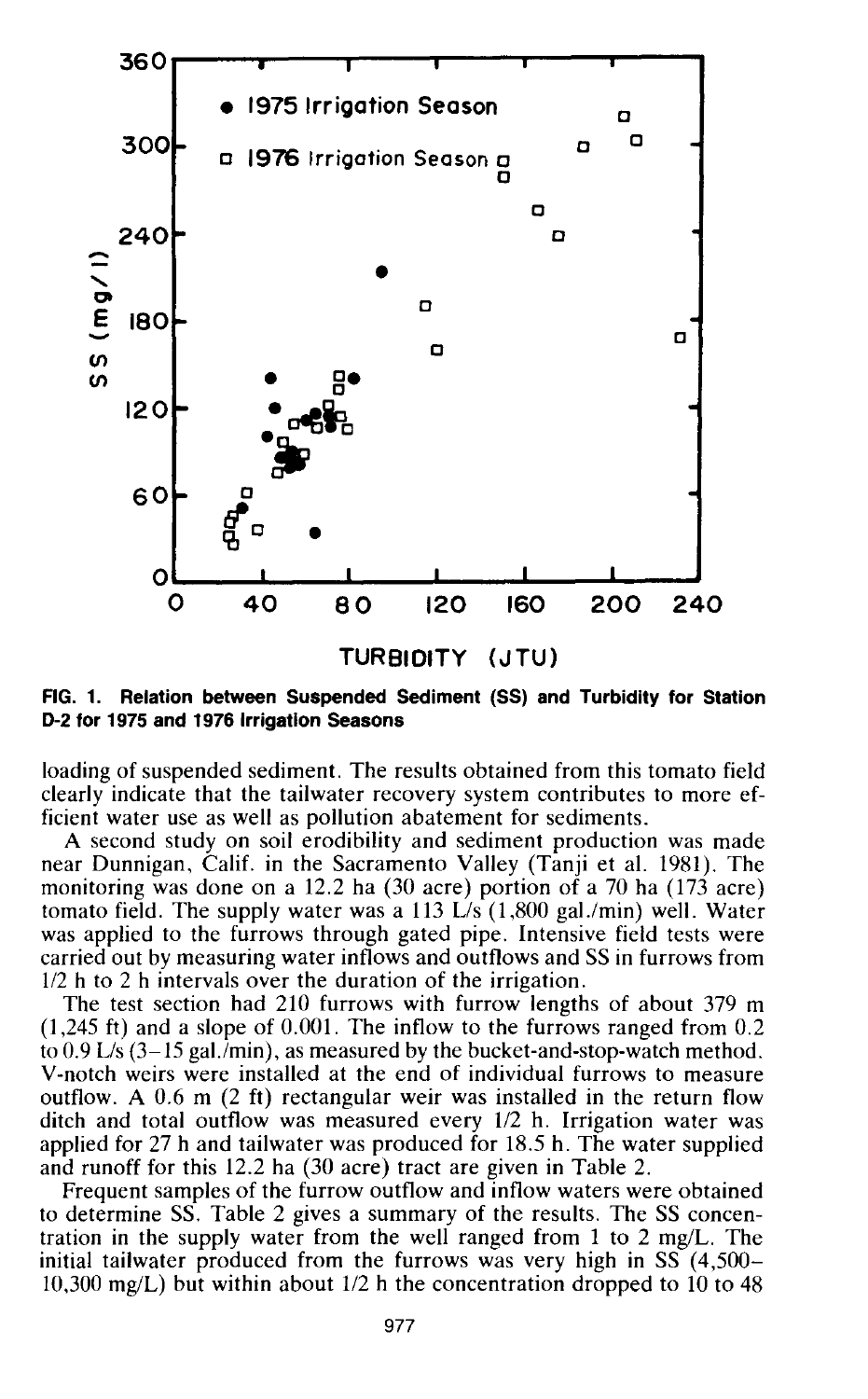|                                                                                    | Test 1ª<br>$(6/20 - 6/21/78)$                                      |                                         | Test $2b$<br>$(7/22 - 7/23/78)$                                        |                                        |
|------------------------------------------------------------------------------------|--------------------------------------------------------------------|-----------------------------------------|------------------------------------------------------------------------|----------------------------------------|
| Source<br>(1)                                                                      | SI units<br>(2)                                                    | English units<br>(3)                    | SI units<br>(4)                                                        | English units<br>(5)                   |
| Irrigation applied<br>Furrow runoff<br>Furrow runoff                               | $762 \text{ m}^3/\text{ha}$<br>$229 \text{ m}^3/\text{ha}$<br>30%  | 3.0 acre-in /acre]<br>0.9 acre-in /acre | $940 \text{ m}^3/\text{ha}$<br>$406 \text{ m}$ <sup>3</sup> /ha<br>43% | 3.7 acre-in./acre<br>1.6 acre-in./acre |
| SS in supply water <sup>e</sup><br>SS in supply water<br>SS in furrow runoff       | $1.5 \text{ mg/L}$<br>$1.12$ kg/ha<br>$481$ mg/L                   | 1.0 lb/acre                             | $5.0$ mg/L<br>$4.71$ kg/ha<br>$171 \text{ mg/L}$                       | $4.2$ lb/acre                          |
| SS in furrow runoff<br>SS in drain discharge <sup>d</sup><br>SS in drain discharge | 117.71 kg/ha 105 lb/acre<br>$887$ mg/L<br>216.37 kg/ha 193 lb/acre |                                         | $67.26$ kg/ha                                                          | 60 lb/acre                             |

# **TABLE 2. Tailwater Production Test in 70 ha (173 acre) Furrow-Irrigated Tomato Field in Dunnigan, Sacramento Valley, California**

"Irrigation after tillage.

"No tillage between irrigations.

'Meltwater.

"Pickup of SS in collector ditch from hank erosion and increased current velocity.

mg/L, giving an average of 481 mg/L. The SS concentration in the drain discharge averaged 887 mg/L. This increase in sediment concentration in the field return flow ditch as compared to the outlet from furrows was attributed to higher flow velocities in the ditch and the consequent erosion of the ditch channel.

The sediment load produced from this one irrigation over a 12.2 ha (30 acre) site was 1.5 Mg  $(1.6 \text{ tons})$  as measured at the rectangular weir in the return flow ditch, and  $2.6 \text{ Mg}$  (2.9 tons) as measured at the drain canal. The unit mass emission of SS in the surface runoffs during this irrigation was 188 kg/ha (105 lb/acre) at the rectangular weir and 216 kg/ha (193 lb/ acre) at the drain canal. The applied water contributed only 1.1 kg/ha (1 lb/acre). This difference of 99 kg/ha (88 lb/acre) of sediment pickup in the freshly graded return flow ditch is substantial.

A second test was conducted in a 9.3 ha (23 acre) portion of this tomato field nearest the main drain. The total number of furrows involved was 162 with a length of 398 m (1,245 ft). The water applied and runoff are given in Table 2 with runoff representing 43% of the applied water.

The SS concentration in the irrigation water averaged 5 mg/L (Table 2) and in the tailwater from 30 to 1,410 mg/L or an average of 171 mg/L. On a unit surface area basis, 4.7 kg/ha (4.2 lbs/acre) of SS were introduced into the furrows and 67 kg/ha (60 lbs/acre) were discharged.

A comparison between these two sediment-production tests at Dunnigan showed that the sediment discharged from the first irrigation test in subfield I was about twofold greater than sediment produced from the second test in subfield II, mainly because this tomato field was cultivated periodically up to the first test, but not between the first and second tests. The sediment production was smaller in the second test because the soil surface was undisturbed. The other significant finding was the substantial pickup of sediments between outflow from furrows and discharge into the drain canal from increased current velocity and channel erosion of a freshly constructed drain channel.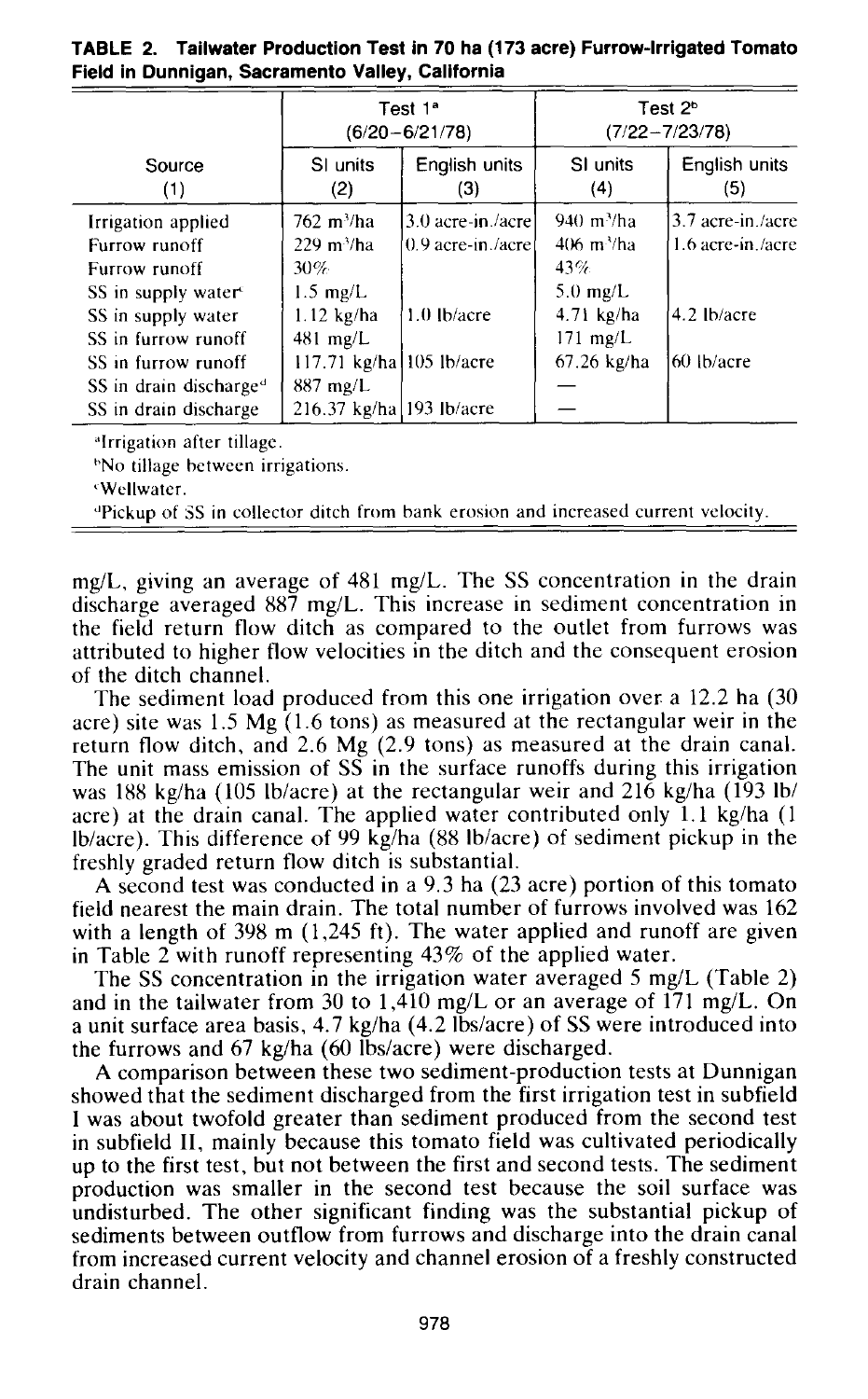# **EROSION AND SEDIMENT LOSS STUDIES IN IDAHO**

Many erosion and sediment loss studies have been conducted on erosive silt loam soils in southern Idaho during the preceding 20 years. The first study measured sediment inflows and outflows for two large irrigated tracts. Sediment concentrations ranging from 20 to 15,000 mg/ $\tilde{L}$  were measured. The seasonal sediment loss from fields into drains on a  $65,350$  ha  $(161,500)$ acre) tract was 4.0 Mg/ha (1.78 tons/acre). Most of this sediment deposited in drains requiring mechanized removal. The seasonal loss from an adjacent 82,030 ha (203,000 acre) tract was 1.42 Mg/ha (0.63 tons/acre) (Brown et al. 1974; Carter 1976).

Individual irrigation and seasonal sediment losses have been measured on more than 100 furrow irrigated fields over the preceding 20 years in attempts to relate furrow slope, furrow stream size, run length, tillage management, crop, and residue to sediment loss (Berg and Carter 1980; Carter and Berg 1983, 1991). Results from these studies have been used to develop tables of expected sediment losses for different slopes, crops, and run lengths, and depending upon the presence or absence of a convex end condition (Table 3).

The presence of a convex end, which is a progressive slope increase with distance over the last  $12-18$  m  $(40-60)$  ft) into the tailwater ditch (Carter and Berg 1983), significantly increases sediment losses. These convex ends have developed from maintaining the tailwater ditch  $150-300$  mm  $(6-12)$ in.) deeper than the ends of the furrows. This causes erosion first by headcutting where the water enters the ditch, and head-cuts formed there move up slope. Over time the slope of the lower end of the field increases toward the tailwater ditch, and erosion rates are greater on these increasing slopes than on fields without the convex end problem.

General average values (Table 3) are useful for developing predictive models and mathematical relationships (Kemper et al. 1985), but we must recognize that these data are highly variable. Therefore, predicted sediment losses may range widely from measured values on any particular field.

Sediment losses are greater where water application is with gated pipe or from an earthen ditch with cutouts than with siphon tubes because of greater stream flow variability for the first two methods (Trout and Mackey 1988).

Run length also influences sediment loss. Some irrigators use smaller furrow streams for shorter run lengths, thereby reducing erosion and subsequent sediment loss. Others, however, use streams about the same size on both short and long runs. This allows more sediment to reach the lower ends of the short furrows, and sediment loss is higher than for longer runs.

There are several recognized reasons for the variability in sediment losses from fields. Slope often varies over the run length. The previous crop has an impact on erosion and sediment loss, and usually was not considered when selecting fields for study. Tillage management, which influences erosion and sediment loss, also varies from field to field. Irrigation management, including stream size and its adjustment during an irrigation, irrigation duration, and number of irrigations varies with the operator and influences erosion and sediment loss. There are also other, not completely understood, parameters that influence sediment loss.

# **FURROW-IRRIGATION EROSION STUDIES IN WYOMING**

Fornstrom et al. (1985) reported results from field studies of furrow irrigation in Wyoming. They studied a large number of fields including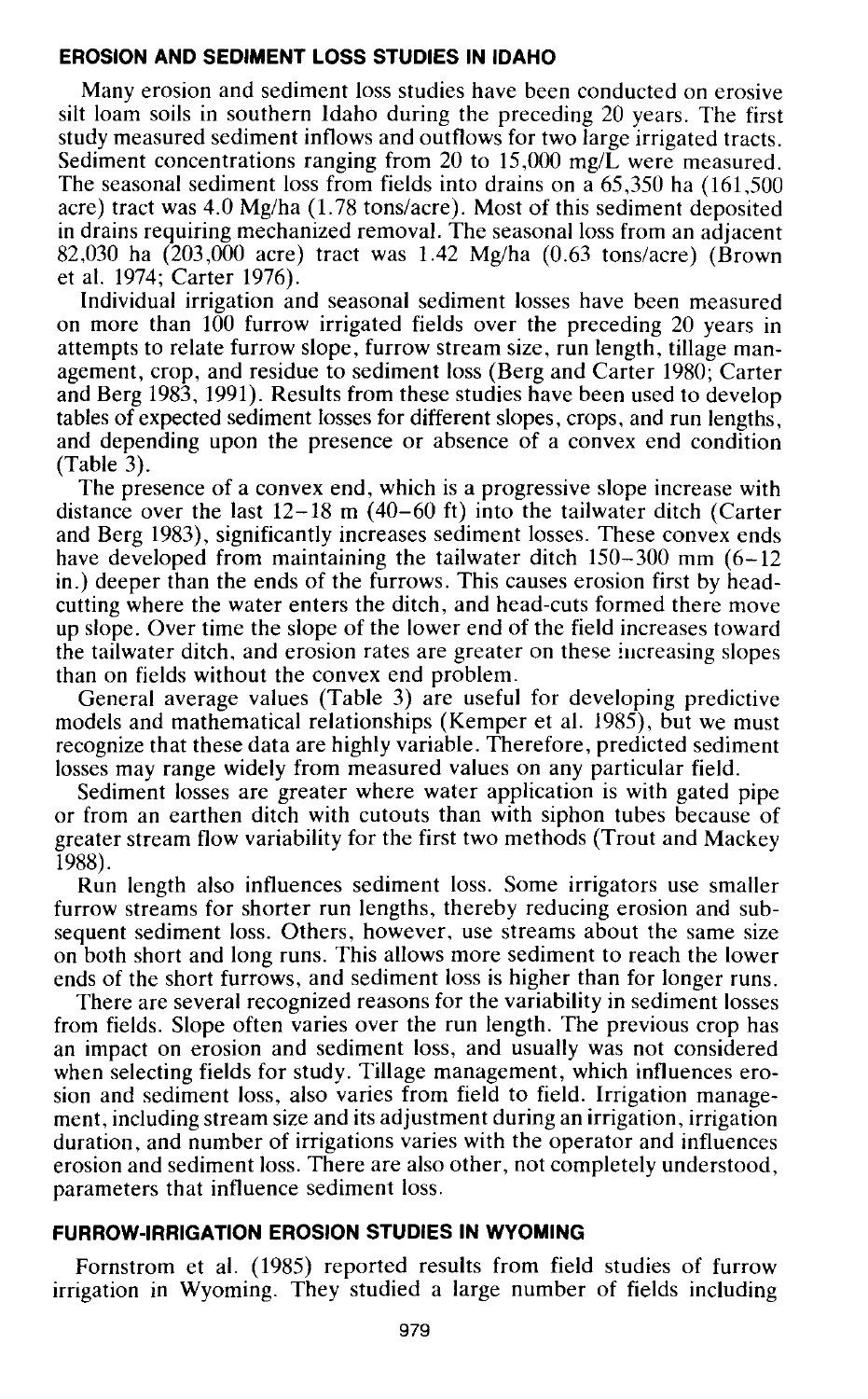**co .c** ō rete: O E 0 .<br>پ ە<br>50 asing Fie **C** Ē ë ą ö.<br>O Ē <u>5</u> Ö Ē Ā c?) **2** N 1. n1 ) C **eh** -J 03 F Oco E ສ 11 a)C C oc To I-O O δ<br>6<br>5 co .o th Siphon

|                                                                     |           |                          |                |      |                           |                    | AVERAGE FIELD SLOPE (%) <sup>ª</sup> |               |               |   |                                                                             |                                               |
|---------------------------------------------------------------------|-----------|--------------------------|----------------|------|---------------------------|--------------------|--------------------------------------|---------------|---------------|---|-----------------------------------------------------------------------------|-----------------------------------------------|
|                                                                     |           | $0.5 - 1$                |                |      | $\frac{2}{1}$             |                    |                                      | $2 - 3$       |               |   | $\frac{1}{2}$                                                               |                                               |
| င်<br>၁                                                             |           |                          |                |      |                           |                    |                                      |               |               |   |                                                                             |                                               |
|                                                                     | ହ         | $\widehat{\mathfrak{S}}$ | o <del>σ</del> | z ගි | $\widehat{\mathbf{e}}$    | $\widehat{\omega}$ | z ®                                  | ම             | ဖ ခဲ့         | Ξ | ≥ ⊵ີ                                                                        | ဖ ခြု                                         |
| Alfalfa (tons/acre)                                                 |           |                          |                |      |                           |                    |                                      |               |               |   | $\begin{array}{c} 7.0 \\ 15.7 \\ 13.0 \\ 23.0 \\ 8.6 \\ 0.3 \\ \end{array}$ | 9.8<br>0.21 3.32 3.9<br>0.94 3.9 3.9 17 17 16 |
| Alfalfa (Mg/ha)                                                     |           | $\frac{0}{0}$ .0         |                |      |                           |                    |                                      |               |               |   |                                                                             |                                               |
| Cereal grain or peas (tons/acre                                     |           |                          |                |      |                           |                    |                                      |               |               |   |                                                                             |                                               |
| Cercal grain or peas (Mg/ha)                                        |           |                          |                |      |                           |                    |                                      |               |               |   |                                                                             |                                               |
| (tons/acre)<br>Dry beans or corn                                    | 0.7599997 | 13070                    | 0.080499866    |      | $0.0000111$<br>$0.000111$ | 1.7596999197777    |                                      | 2.99990699777 | 13.2232243243 |   |                                                                             |                                               |
| $\cdot$ (Mg/ha)<br>Dry beans or corn                                |           |                          |                |      |                           |                    |                                      |               |               |   |                                                                             |                                               |
| 'acre)<br>Sugar Beets (tons/                                        |           | $\frac{1}{2}$            |                |      |                           |                    |                                      |               |               |   |                                                                             |                                               |
| Sugar Beets (Mg/ha)                                                 |           |                          |                |      |                           |                    |                                      |               |               |   |                                                                             |                                               |
| $N = no$ convex end; M = moderate convex end; S = severe convex end |           |                          |                |      |                           |                    |                                      |               |               |   |                                                                             |                                               |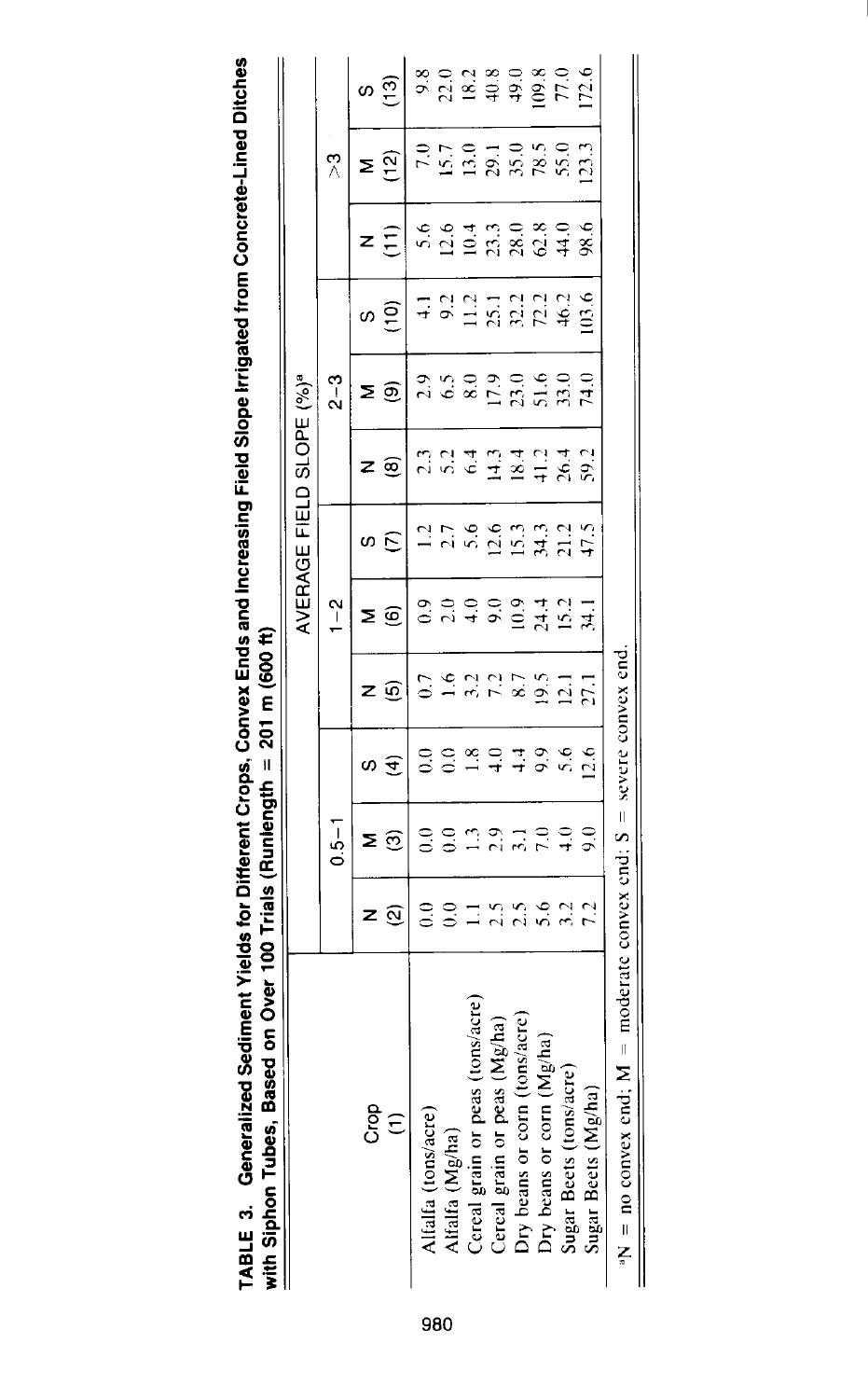different slopes and different soil types. They concluded that soil loss is highly dependent on soil types, furrow flow rate, furrow length and slope, and furrow type. These findings agree with those reported by Carter (1976). They further point out that flow rate, furrow type, and furrow length can be adjusted and considered in the design and operation of an irrigation system. Their results showed that soil loss from wheel-track furrows were 30% greater than from soft or non–wheel-track furrows.

# **EROSION AND SEDIMENT LOSS STUDIES IN WASHINGTON**

Several studies of furrow erosion have been conducted in Washington. King et al. (1982) reported a significant relationship between total phosphorus and total sediment in runoff water from furrow irrigation. They measured seasonal sediment losses ranging from 1 to 30 Mg/ha (0.5 to 13.5 tons/acre). They suggested the following on-farm practices should be applied to reduce sediment losses: (1) Reduce furrow stream size; (2) reduce total water application; (3) convert to sprinkler irrigation; (4) install sediment ponds;  $(5)$  redesign existing sediment ponds; and  $(6)$  use filter strips.

Miller and Aarstad (1983) reported the effects of combined tillage and residue treatments on furrow erosion. They found that both wheat and corn residues in the furrows reduced erosion and sediment loss, and that only small quantities of residues were needed to significantly reduce sediment loss.

# **PRACTICES FOR CONTROLLING EROSION AND SEDIMENT LOSSES**

During the preceding 20 years, several research projects have been conducted to develop and evaluate different management alternatives for reducing water erosion and sediment loss from furrow-irrigated land. The efficiencies of various "best management practices" (BMPs) for reducing sediment losses have been established, and based on those efficiencies and cost considerations, BMPs can be selectively applied by farmers. These BMPs have been applied in various combinations to determine potential reductions in sediment loss by applying best known technology. The BMPs will be discussed followed by a discussion of their application to watersheds.

### **Sediment Retention Basins**

Several types of sediment retention basins, ranging from ponds of 0.4 ha (1 acre) or more located on a main drain to minibasins receiving runoff from only 4 or 5 furrows, are effective for reducing sediment loss. Each has its best application. Large sediment basins on main drains are often formed by constructing an earthen dam across the drain at a suitable site and installing a proper outlet. These large basins have sediment removal efficiencies of 65-95% depending upon the sediment concentration in the inflow water and the time required for water to pass through the pond (Brown et al. 1981). Smaller sediment retention basins are often excavations receiving runoff water from one or more fields. Their sediment-removal efficiencies range from 75% to 95%. Minibasins are formed by excavating a sequence of small basins along the lower end of a field or by placing earthen checks across a tailwater drainage ditch. With controlled outlets into a separate drainage ditch for each minibasin efficiencies range from 80% to 95%. If water is allowed to pass from one basin to the next, efficiencies are only 40% to 70%. The **accumulated flow volume sometimes destroys the**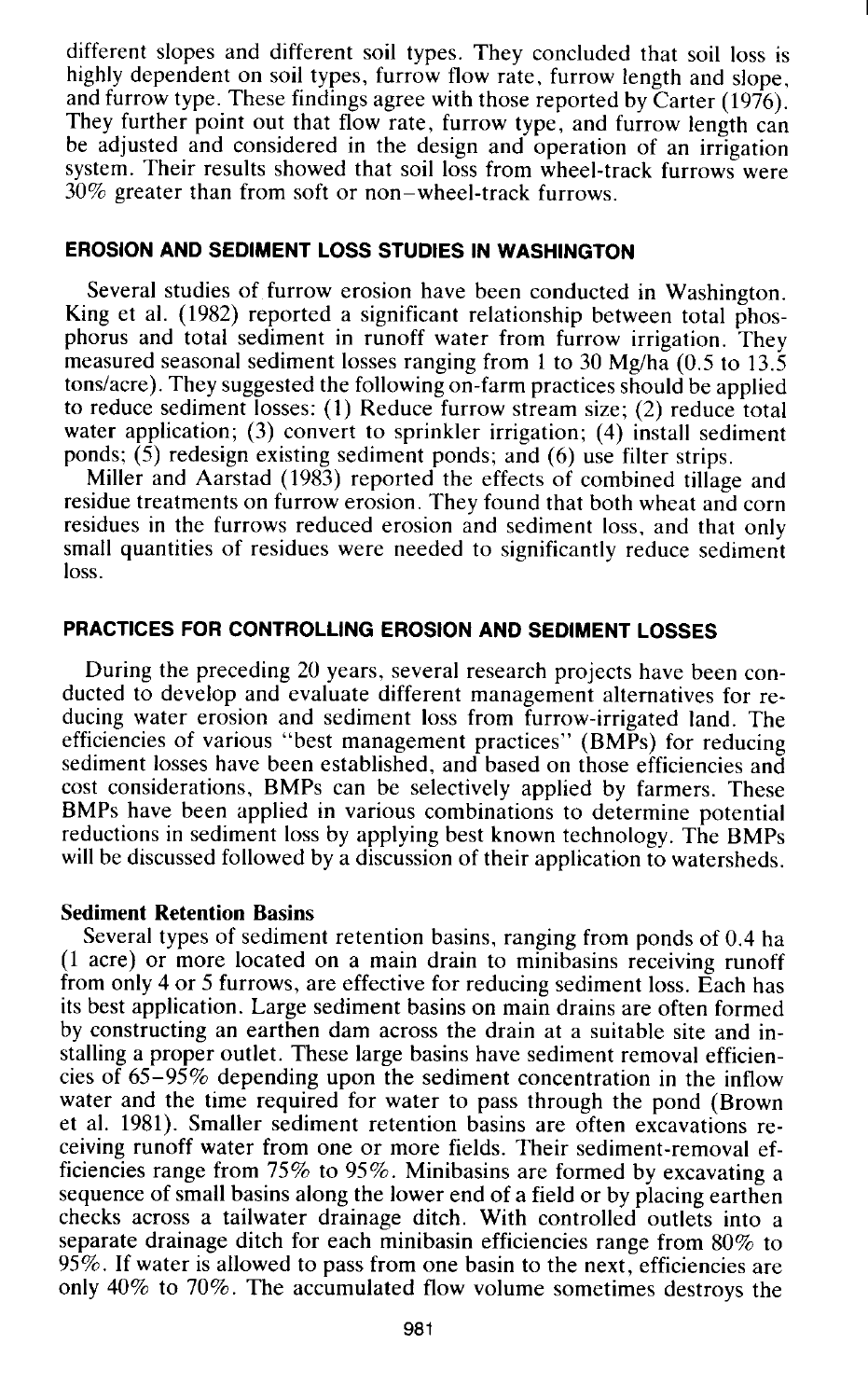checks and basins are washed out under these latter conditions (Brown et al. 1981; Carter and Berg 1983).

Another type of minibasin is the "I slot" or "T slot." These are slots excavated with a backhoe in the tailwater drainage ditch in the shape of an I or T as the names indicate. The first is a rectangular trench about 2 m long. The second is a similar trench with a cross trench about 1.5 m in length at the downstream end of the first trench. As drainage water passes down the drainage ditch, the flow velocity is slowed down by these excavations, and sediment settles out into them. The efficiencies of these basins are 40-70%, or the same as for minibasins where the tailwater flows sequentially through the entire series. There is no hazard that I or T slots will wash out because they are below the bottom of the drainage ditch.

### **Buried-Pipe Erosion and Sediment-Loss-Control System**

An erosion and sediment-loss-control system comprised of a buried drain pipe along the lower end of a field with vertical inlets at intervals was developed by Carter and Berg (1983). The first season these vertical inlets serve as outlets for minibasins. Small earthen dams or checks are constructed across the lower end of the field perpendicular to a berm along the lower field end and extending  $2-5$  m  $(6-15$  ft) into the field, immediately downslope from each vertical inlet into the buried pipe (Fig. 2). This system was developed to correct convex end problems. As the minibasins fill with sediment, a convex-end problem can be corrected, erosion on the convex end is decreased, and more land can be cropped because the tailwater ditch has been replaced by the buried pipe (Fig. 3). This BMP has a sediment-removal efficiency of 90-95% while minibasins are filling with sediment and about 70% after they have filled.

The advantages of buried-pipe erosion and sediment-loss-control systems can be recognized by understanding the processes involved. Therefore, the following discussion is provided to assist in that understanding. When a system is first put into operation, sediment eroded from the upslope edge of the convex end settles into the minibasins along with sediment reaching



**FIG. 2. Buried Pipe Runoff and Sediment Control System in Operation**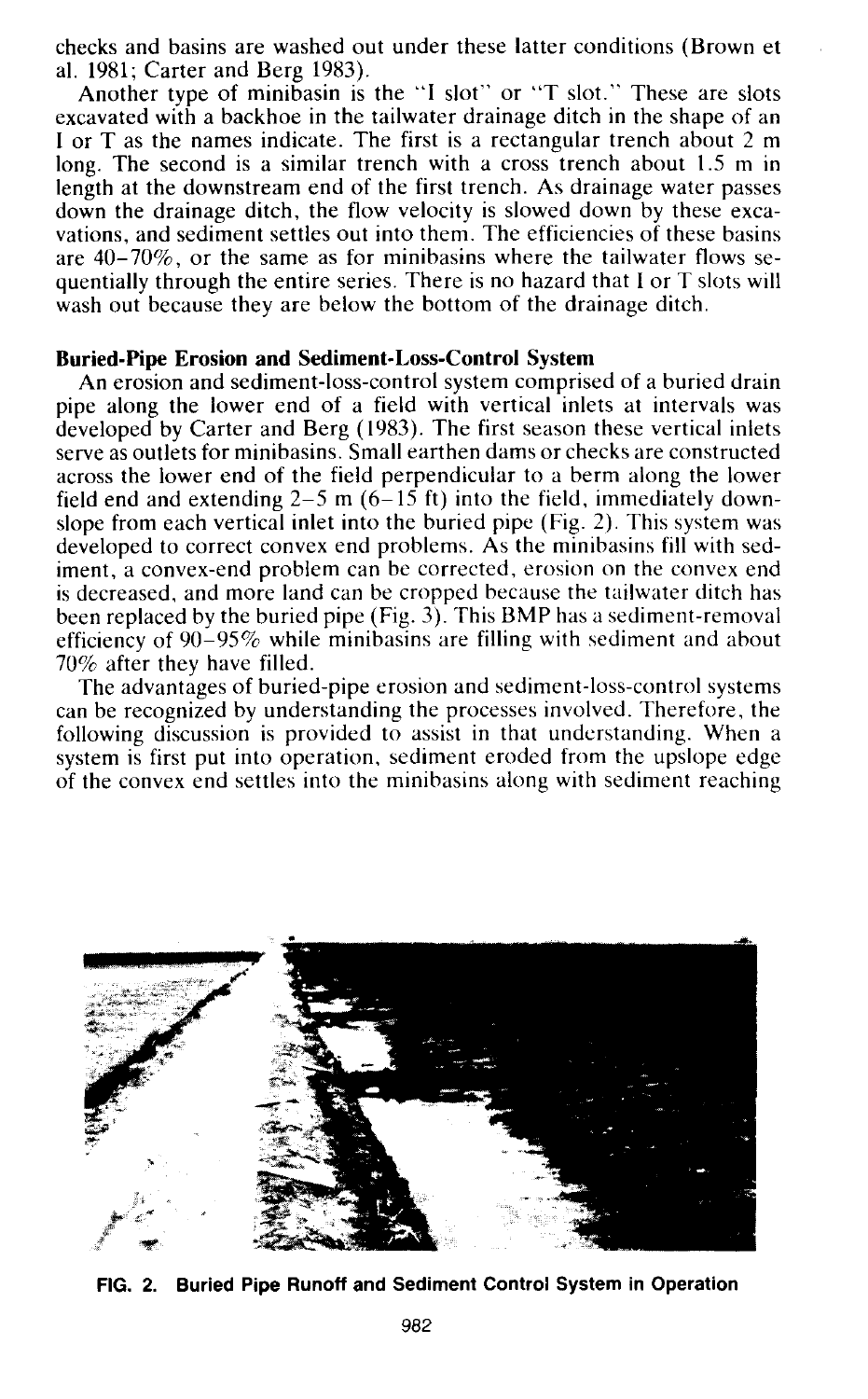

**FIG. 3. Corrected Convex End Resulting from Installation of Buried Pipe Runoff and Sediment Control System**

the lower end of the furrow from erosion further upslope. As the minibasin fills with sediment the erosion from the convex end decreases until it is eliminated by the elimination of slope change. From that point, the only sediment reaching the lower end of the furrow is that derived from upslope erosion that reaches the lower end of the furrows. This quantity of sediment is generally much less than when erosion was also occurring on the convex end. Basically, the process is one of hydraulically leveling the lower end of the field. This process continues, at a slower rate than initially, for years, gradually moving further upslope as sediment continue to settle out on the lower end of the field. The extent of the leveling can he controlled by adjusting the elevation of the inlets to the buried pipe. these systems should function for many years; the oldest continued to function well 19 years after installation.

The initial cost of the buried-pipe erosion and sediment-loss-control system is higher than for some other practices, but it has the potential of paying for itself in 4-8 years. Correcting the convex end and eliminating the tailwater ditch adds productive area to fields. The increased production from this added area increases income from the fields, which offsets the initial installation costs and adds to net return from the fields for future years (Carter and Berg 1983).

### **Vegetative Filter Strips**

Strips of cereal, grass, or alfalfa seeded along the lower end of row crop fields can reduce sediment losses by 40-60% depending on the sediment load in the runoff water, the placement of the vegetative filter strip, and how far furrows are made into the strip (Fig. 4). These vegetative filter strips can he harvested for some financial return from the land although yields per unit area are usually only  $50-70\%$  of field yields for the same crop. Such vegetative filter strips can also he placed along the upper ends of fields to reduce erosion where furrow streams are largest. Basically, this application is to reduce energy of the relatively larger furrow stream at the upper end of the fields.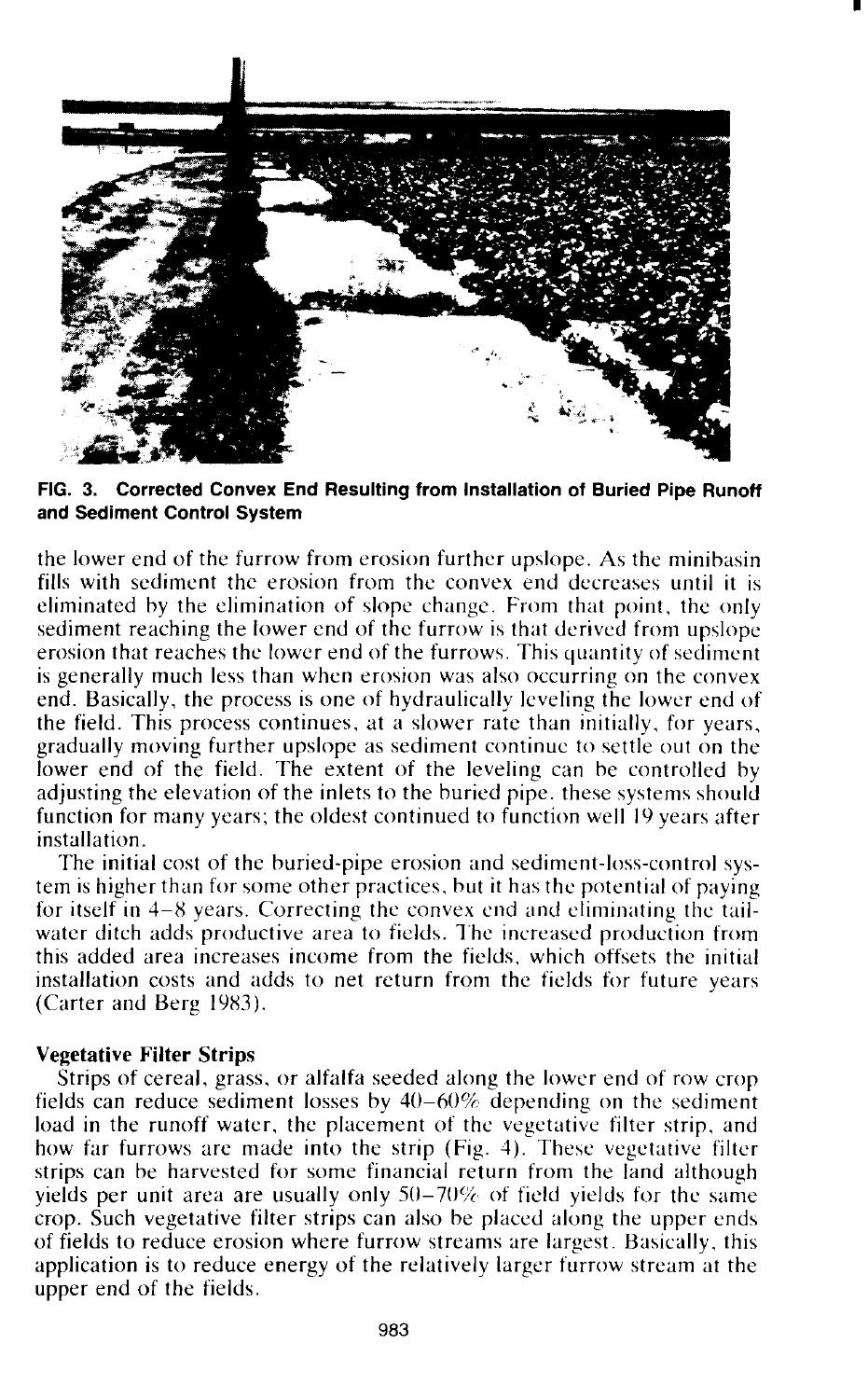

# **FIG. 4. Vegetative Filter Strip Installed on Sugar Beet Field to Reduce Sediment Loss**

Vegetative filters must be properly installed and managed if they are to be an effective BMP. They are a relatively low-cost alternative, but their effectiveness is less than that of most other BMPs, and they can take land out of production.

#### **Irrigation-Water Management**

There are a number of irrigation-water-management practices that can reduce sediment loss. Blocking furrow ends to increase infiltration and reduce runoff can be effective where furrows are rather large and stream size carefully controlled. In some areas, the lower  $25-30\%$  of the field is graded to a flatter slope to increase infiltration and decrease runoff. This practice also increases sedimentation, thereby reducing sediment loss. Adjusting the furrow inflows one or more times during the irrigation can also reduce sediment loss. Usually furrow stream sizes can be reduced after the stream has reached the lower end of the furrow.

#### **Tailwater Reuse System**

A tailwater catchment basin equipped with a pump and pipeline to return tailwater to the supply at the head of the field or to a different field provides 100% control of the sediment loss because no water is allowed to leave the system. The catchment basin serves as a sediment pond, and will require cleaning the same as sediment retention basins. These systems, known as tailwater-recovery pumpback systems, were first developed to improve irrigation efficiencies and conserve water. The sediment-loss control is a secondary benefit.

#### **Crop Residues in Irrigation Furrows**

Placing small amounts of cereal grain straw, corn stalk residues, and other plant residues in furrows can significantly reduce erosion and sediment loss (Aarstad and Miller 1981; Miller and Aarstad 1983). Berg (1984) applied small amounts of straw in furrows on 4-5% sloping furrow segments in an attempt to control erosion from those segments and deposition on downslope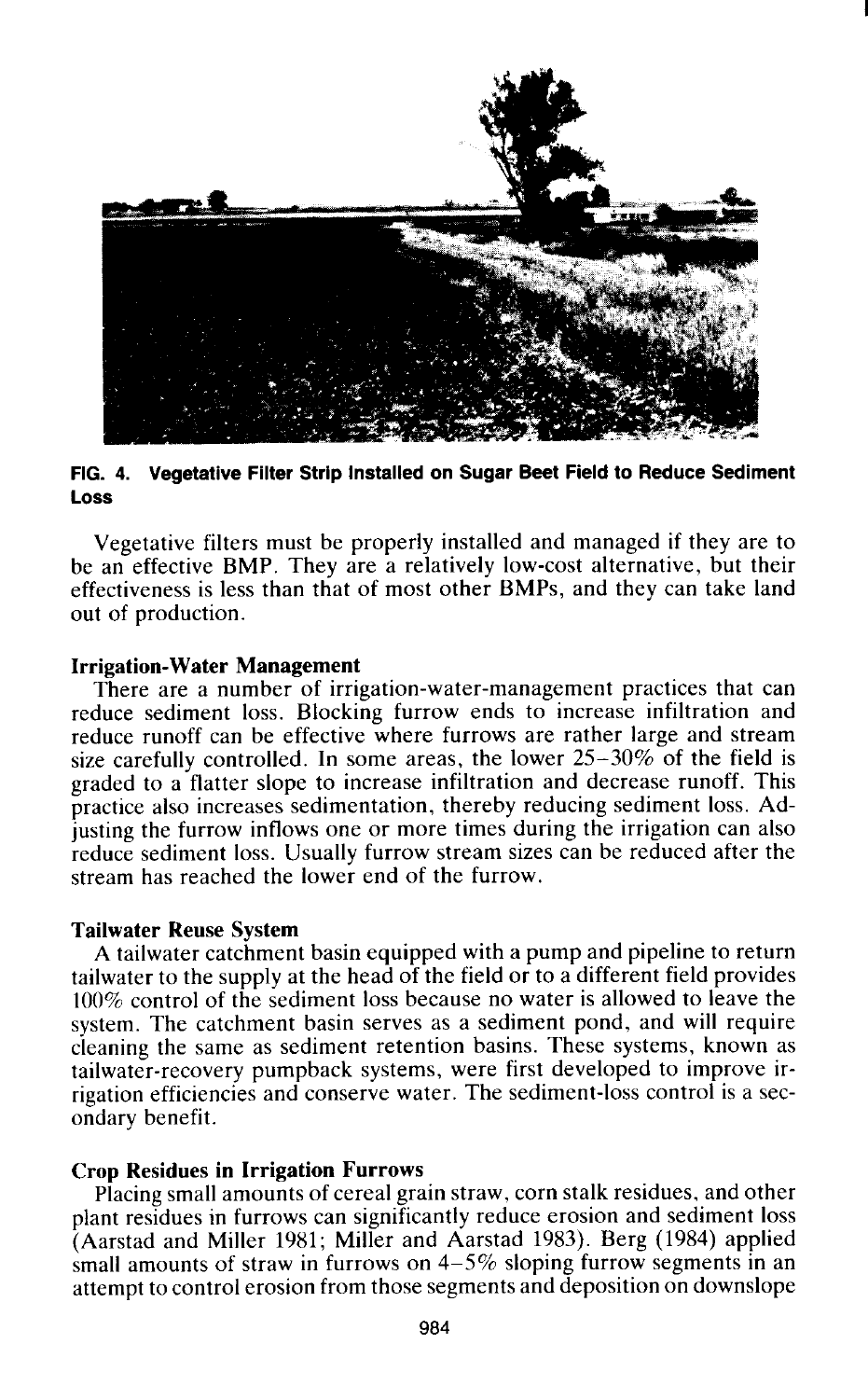segments of lower slope. This practice not only controlled erosion and deposition but also improved irrigation uniformity and markedly increased corn silage yield. Brown and Kemper (1987) successfully applied this same approach to dry bean fields with slopes ranging from 1.9% to 3.9%. Erosion and sediment loss were decreased and bean yields were increased.

### **Conservation Tillage on Furrow Irrigated Land**

Carter and Berg (1991) initiated the development of conservation tillage systems for furrow-irrigated land for erosion control in late 1985. They have demonstrated that no-till systems can be effectively used for some crops and reduced tillage systems can be effectively used for others. They suggested that cropping sequences could be altered in an attempt to reduce the number of tillage operations to a minimum over a rotation cycle, and demonstrated that this approach not only reduced erosion and sediment loss but also increased net income to farmers. Crop yields and quality were the same for traditional and conservation tillage systems. Farmers saved money by doing only about one-fourth as many tillage operations over a five-year rotation. The savings were reflected in net profit increase of \$125 ha <sup>1</sup> or more each year over the five-year period. Soil erosion was essentially eliminated with some of the conservation tillage systems they introduced.

Applying conservation tillage systems is the best BMP for erosion control on irrigated land because these systems reduce erosion and keep topsoil in place rather than just reduce sediment loss. Some of the control practices discussed earlier function primarily to reduce sediment loss from the lower ends of the fields. Further development and evaluation of conservation tillage systems are in progress.

### **APPLYING BMPS TO IRRIGATED WATERSHEDS**

### **LQ Drain Evaluation**

A 1,336 ha (3,300 acre) furrow irrigated watershed draining into the Snake River in southern Idaho was studied during the period 1977-80. Earlier measurements of high sediment losses made in 1972 led to selecting this particular watershed for study. All drainage water enters the Snake River at one point where water and sediment outflows were measured. The watershed comprised 25 farming units. Water and sediment inflows and outflows were measured for the 4 year period. The first study year, 1977, was considered the baseline year, but it was a drought year and water delivery was 20-40% lower than normal. Most BMPs discussed earlier, except conservation tillage and placing residue in furrows, were applied on fields, farms, and on the main drain. The BMPs applied to each particular farm or field were selected through discussions with farmers and an evaluation of which BMPs appeared most promising on each field and farm. In addition to the BMPs discussed earlier in the present paper, improved water conveyance and control structures, and improved water-management practices including using gated pipe to shorten run lengths, and some improved irrigation systems were installed. Vegetative filter strips and sediment retention basins comprised most BMPs applied.

The application of these BMPs as best available technology did significantly reduce sediment loss from the watershed (Table 4). Two large sediment ponds on the main drain accounted for much of the reduced sediment loss. The slight increase in sediment loss in 1980 over 1979 resulted from greater water outflow at a lower sediment concentration in 1980 compared to 1979.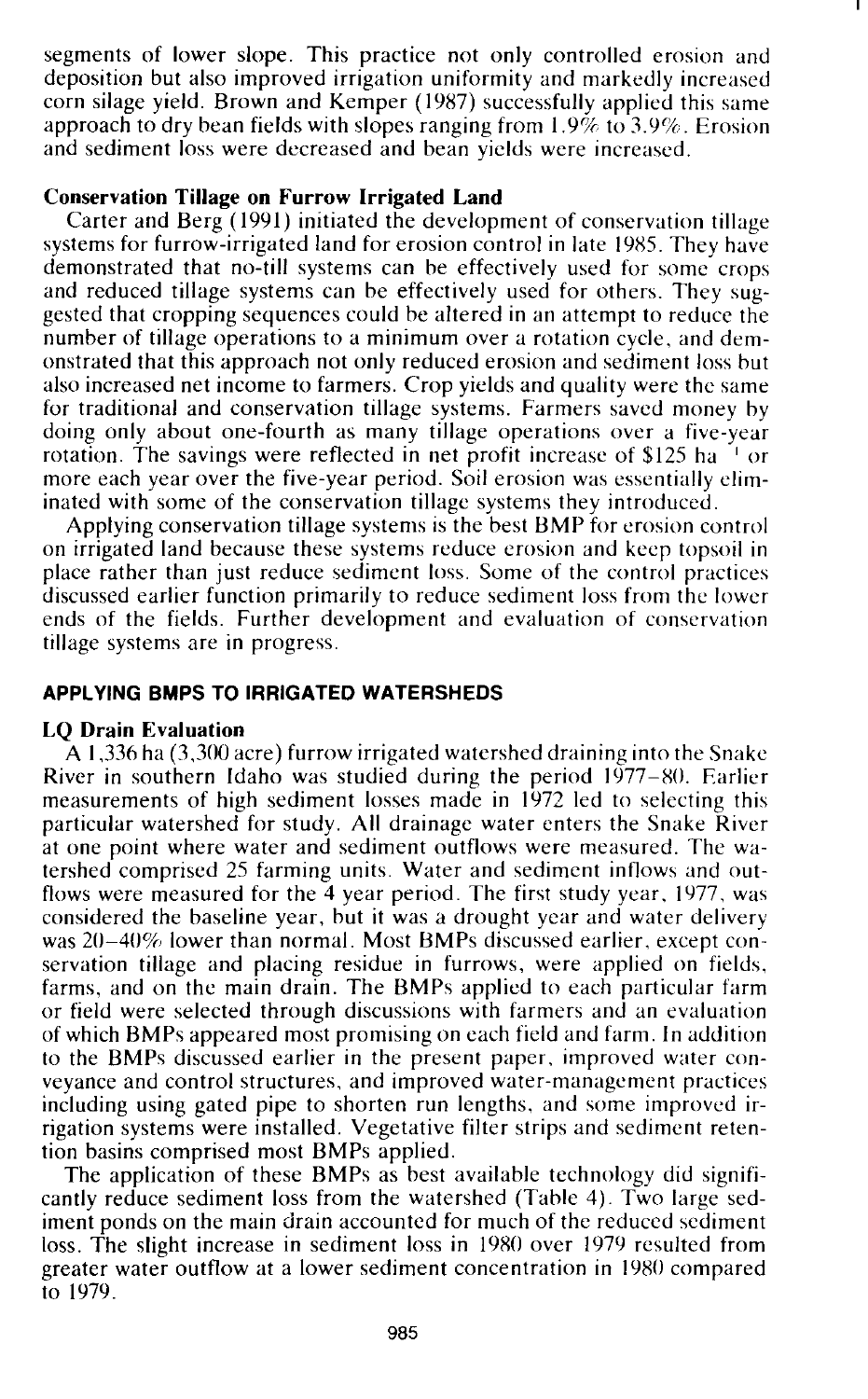| Season<br>(1) | <b>Total outflow</b><br>$(m^3 \tcdot 10^3)$<br>(2) | Sediment loss<br>Mg<br>(3) | Sediment loss<br>as percent of<br>1972<br>(4) | Sediment loss<br>as percent of<br>1977<br>(5) |
|---------------|----------------------------------------------------|----------------------------|-----------------------------------------------|-----------------------------------------------|
| 1972          | 10,855                                             | 11,385                     | 200                                           |                                               |
| 1977          | 10.084                                             | 8.709                      | 76                                            | 100                                           |
| 1978          | 12,304                                             | 3.447                      | 30                                            | 40                                            |
| 1979          | 11.595                                             | 1,769                      | 16                                            | 20                                            |
| 1980          | 13.969                                             | 2,086                      | 18                                            | 24                                            |

**TABLE 4. La Drain Flow and Sediment Discharge to Snake River**

It was unfortunate that the baseline year was one of two water-short years in the 72 year period the watershed has been irrigated. Return flow that year was the lowest of the study years. Perhaps 1972 should have been used as the baseline year. Even greater BMP benefits were evident from comparing sediment losses in 1978, 1979, and 1980 to those in 1972. Regardless of which year was used as a baseline, the BMP's applied dramatically reduced sediment loss from the watershed. Each successive year, as more practices were installed on the watershed, the sediment concentration in the runoff water was decreased. The study shows that the application of known erosion and sediment-loss-control technology can effectively control sediment loss by 75% from furrow-irrigated land.

# **Rock Creek Rural Clean Water Project Watershed**

The Rural Clean Water Act Program project was initiated in 1981 in south-central Idaho. This watershed comprises about 18,225 ha (45,000 acres) of furrow-irrigated cropland. BMPs were applied to additional farms and fields each year through 1990. A change in thinking based upon new research results led to the approval of conservation tillage systems as a BMP for the final three years of the project.

The project area was initially divided into subbasins according to erosion severity. The most critical subbasins received higher priority for installing BMPs. All of the control practices discussed earlier were applied on a farm plan basis similar to the program for the LQ Drain project. Sediment basins, irrigation water management, and vegetative filters comprised the majority of the BMPs. By the end of 1990, sediment loss into Rock Creek and subsequently into the Snake River had decreased by  $75\%$ . Those subbasins treated most intensively exhibited even greater reductions in sediment loss. A beneficial off-site benefit was a tremendous enhancement of the fisheries in Rock Creek.

The impact of introducing conservation tillage practices as a BMP was very positive. Trends in erosion and sediment loss indicate that sediment loss from the Rock Creek Basin will be decreased to only 15-20% of the 1981 level by 1995. Results from the Rock Creek project are having a positive impact on other areas in southern Idaho with similar serious erosion and sedimentation problems. Several new state-funded erosion-control projects have been initiated in the preceding five years. These projects are bringing about significant progress in the application of erosion and sediment control technology (Rock Creek Report 1991).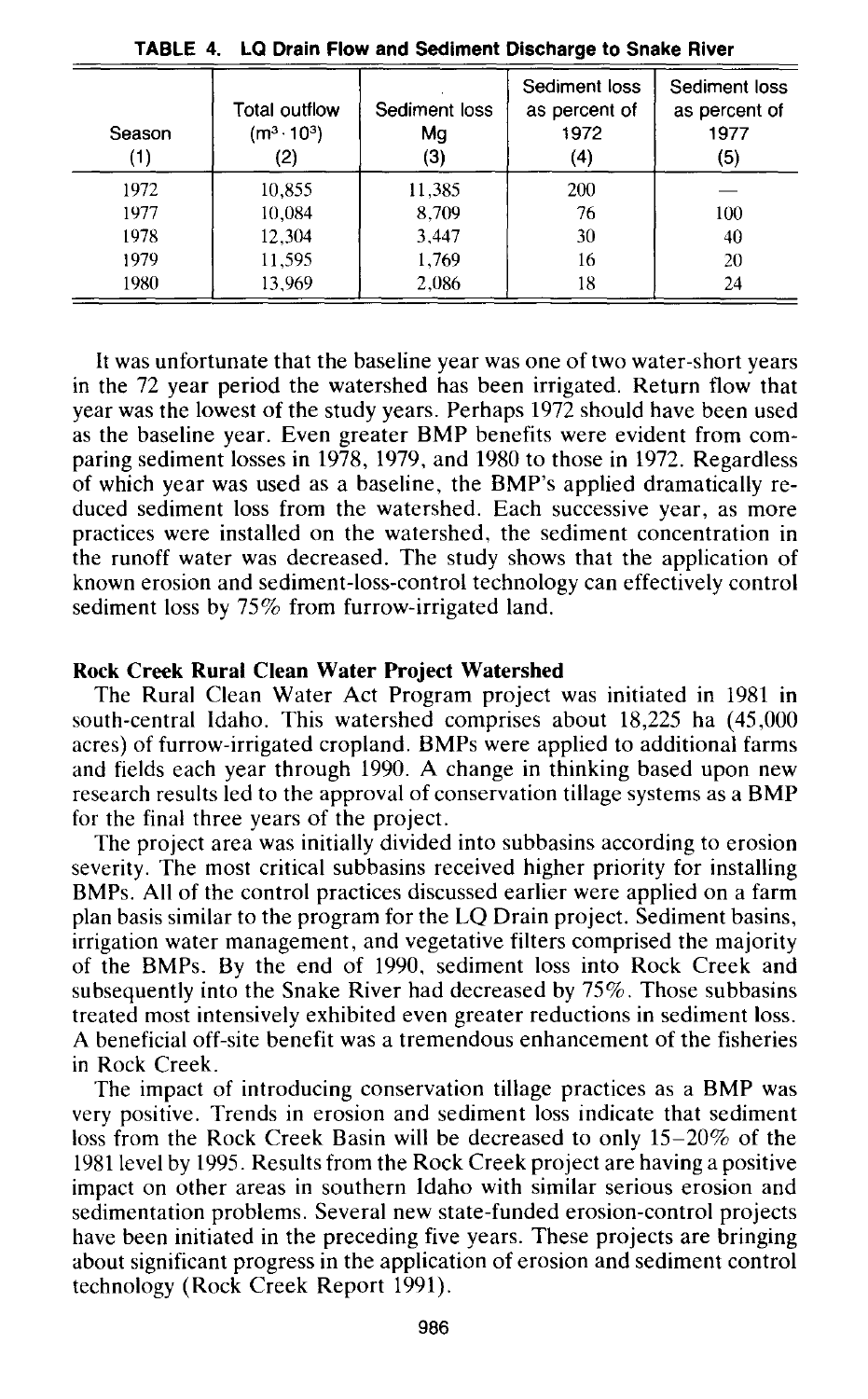#### **EROSION AND SEDIMENT LOSS**

Research and technology application through the 1970s and early 1980s were directed toward reducing sediment losses to rivers and streams. Hence, much of the available information from these years concerns trapping sediments to prevent them from polluting waters. There are costs associated with the initial installation and maintenance of sediment trapping BMPs. and many farmers cannot afford or are not willing to spend resources for such practices, without cost sharing from outside sources.

Only a portion of the damage caused by erosion is represented by the sediment that exits furrow-irrigated land. Tragic crop-yield reductions have resulted from the dynamic erosion and sedimentation processes along irrigation furrows (Carter 1993). Brown (1985) has shown that severe erosion occurs along upper length segments of furrows and sedimentation occurs along length segments further down the furrows. What happens along any furrow segment varies with each irrigation. Carter et al. (1985) concluded that the redistribution of topsoil from upper to lower ends of fields by this erosion and sedimentation process markedly reduced crop yield potential up to 25% in about 85 years. Controlling erosion of upper ends of furrows is the only way to limit this negative effect on crop-yield potential. Hence, future research efforts need to focus on erosion control more than on sediment-loss control. Conservation tillage on irrigated land has great potential to provide this erosion control (Carter and Berg 1991).

#### **CONCLUSIONS**

Irrigation-induced erosion is a serious environmental problem needing continued research and demonstration aimed toward prevention. For many years, the problem was unnoticed, while each year an additional increment of damage and loss resulted. Research during the preceding 20 years has led us to the threshold of major advances in erosion control and the prevention of sediment loss into rivers and streams. The potential is high for controlling furrow erosion, but continued extensive and intensive research will be required to develop needed technology to accomplish these major advancements. Programs providing education, technology transfer, and financial incentives will be needed to get farmers to apply conservation practices to control irrigation-induced erosion and associated sediment pollution.

### **APPENDIX. REFERENCES**

- Aarstad, J. S., and Miller, D. E. (1981). "Effects of small amounts of residue on furrow erosion." Soil Sci. Soc. of Am. J.,  $45(1)$ ,  $116-118$ .
- Berg, R. D. (1984). "Straw residue to control furrow erosion on sloping, irrigated land." J. Soil and Water Conserv., 39(1), 58-60.
- Berg, R. D., and Carter, D. L. (1980). "Furrow erosion and sediment losses on irrigated cropland." J. Soil and Water Conserv., 35(6), 267– 270.
- Brown, M. J. (1985). "Within-furrow erosion and deposition of sediment and phosphorus." Soil Erosion and Conserv., Soil Conserv. Soc. of Am., Ankeny, Ohio, 113-118.
- Brown, M. J. (1985). "Effect of grain straw and furrow irrigation stream size on soil erosion and infiltration." *J. Soil and Water Conserv.*,  $40(4)$ ,  $389-391$ .
- Brown, M. J., Bondurant, J. A., and Brockway, C. E. (1981). "Ponding surface drainage water for sediment and phosphorus removal." Trans., ASAE, 24(6), 1478-1481.
- Brown, M. J., Carter, D. L., and Bondurant, J. A. (1974). "Sediment in irrigation